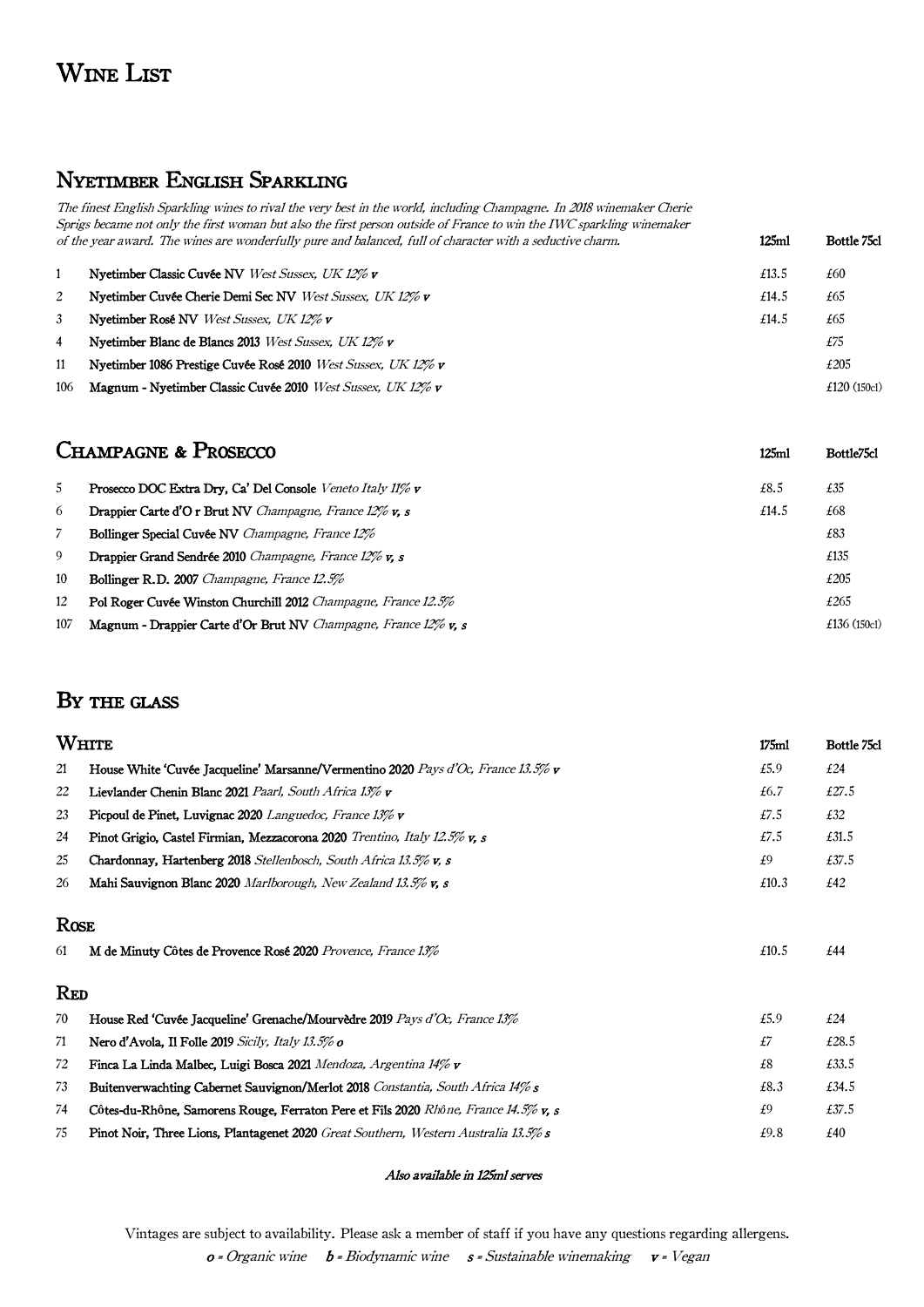## Farmhouse Favourites

This is a collection of wines that we absolutely love and just had to have on the menu.

White wine highlights include the stunning La Rocca Soave Classico. The Pieropan family were the first to bottle a wine with the name Soave on the label in the early 1930's. Château Minuty make some of the finest wines in Provence with the Rosé et Or a fantastic example from this highly acclaimed estate. Red wines to impress include the Truffle Hound Barbera/Nebbiolo. With Italian grape varieties not commonly used in Australia they were selected for their suitability to the dry hot climate. As intended no irrigation is necessary and sustainable winemaking is at the forefront of the philosophy at Unico Zelo. This wine is one of the best matches with game we have tasted.

#### when the state of the state of the state of the state of the state of the state  $\sim$  Bottle 75cl  $\sim$

| 27 | Vinho Verde Reserva, Quinta de Azevedo 2020 <i>Vinho Verde, Portugal 12%</i>                                                        | £30.5 |
|----|-------------------------------------------------------------------------------------------------------------------------------------|-------|
| 28 | Touraine Sauvignon Blanc, Domaine Joel Delaunay 2021 Loire, France 12% v, s                                                         | £31   |
| 29 | Riesling Trocken, Weingut Schwarztrauber 2020 Pfalz, Germany 12% v, o                                                               | £38   |
| 30 | <b>Pinot Gris Reserve, Cave de Hunawhir 2019</b> Alsace, France 13.5% <b>o, s</b>                                                   | £38.5 |
| 31 | Garnatxa Blanca, Herencia Altes, 2020 Terra Alta, Spain 13.5% v, o                                                                  | £39   |
| 32 | Pecorino Vellodoro, Umani Ronchi 2020 Abruzzo, Italy 12.5% v, o, s                                                                  | £42   |
| 33 | Gavi di Gavi, Tacchino 2019 Piedmont, Italy 12.5% v                                                                                 | £44   |
| 34 | Albariño 'Sobre Lias', Casal Caiero 2020 Rías Baixas, Spain 13% v, s                                                                | £45   |
| 35 | Between 5 Bells White Blend 2020– Pinot Gris, Fiano, Moscato Giallo, Riesling, Greco, Sauvignon Blanc, Lethbridge, Australia, 13.4% | £48.5 |
| 36 | Gewurztraminer Grand Cru Clos St Landelin, Muré 2015, Alsace, France 14.5% v, o                                                     | £54   |
| 37 | Pouilly-Fumé, Domaine Du Bouchot 2020 Loire, France 13.5% v, o                                                                      | £55   |
| 38 | La Rocca Soave Classico, Pieropan 2020 Veneto, Italy 13% v, o, s                                                                    | £55   |
| 39 | Chablis Jean-Marc Brocard 2019 Burgundy, France 13.5% v, s                                                                          | £58   |
| 40 | <b>Chardonnay, Ten Minutes by Tractor 2018</b> Mornington Peninsula, Australia 13% $\bf{v}$                                         | £70   |
| 41 | Meursault, Les Tillets, Domaine Patrick Javillier 2019 Burgundy, France 13%                                                         | £88   |

#### **CHÂTEAU MINUTY ROSE** Bottle 75cl

| 61  | M de Minuty Côtes de Provence Rosé 2020 Provence, France 13%          | £44           |
|-----|-----------------------------------------------------------------------|---------------|
| 62  | <b>Chateau Minuty Rosé et Or 2020</b> Provence, France 12.5%          | £62.5         |
| 104 | Magnum - M de Minuty Côtes de Provence Rosé 2020 Provence, France 13% | £84 $(150c1)$ |

#### Red Bottle 75cl

| 76 | Papa Figos Douro Tinto, Casa Ferreirinha 2020 Douro, Portugal 14% s                      | £32.5 |
|----|------------------------------------------------------------------------------------------|-------|
| 77 | Babylon's Peak Shiraz/Carignan 2019 Swartland, South Africa 14%                          | £34   |
| 78 | Rioja Crianza, Bodegas LAN 2018 Rioja, Spain 13.5%                                       | £36.5 |
| 79 | Joel Gott Zinfandel 2018 California, USA 14.4%                                           | £45   |
| 80 | Fleurie La Madone, Georges Duboeuf 2019 Beaujolais, France 14% v                         | £45   |
| 81 | Barbera/Nebbiolo, Truffle Hound, Unico Zelo 2020 Clare Valley, Australia 13% v, s        | £48.5 |
| 82 | Luigi Bosca Malbec Single Vineyard DOC 2019 Mendoza, Argentina 14.5% v                   | £49.5 |
| 83 | Basket Pressed Shiraz, Skilogalee 2016 Clare Valley, Australia 14.5% v                   | £52   |
| 84 | <b>Pinot Noir, Mahi 2020</b> Marlborough, New Zealand 13.5% s                            | £63   |
| 85 | Navarrsotillo Rioja, Gran Reserva Magister Bibendi 2011 Rioja, Spain 14% v, o            | £64   |
| 86 | Bannockburn Pinot Noir, Akarua 2019 Central Otago, New Zealand 14% v                     | £68.5 |
| 87 | Chianti Classico Riserva, Marchese Antinori 2019 Tuscany, Italy 14% s                    | £69   |
| 88 | Cabernet Sauvignon, Black Stallion 2018 Napa Valley USA 14.5%                            | £76   |
| 89 | Ten Minutes by Tractor Estate Pinot Noir 2018 Mornington Peninsular, Australia 14 $\%$ v | £78   |
| 90 | Barolo, Prunotto 2018 Piedmont, Italy 14%                                                | £78   |
| 91 | Chateau Lagrange 'Les Fiefs de Lagrange' Saint-Julien 2016 Bordeaux, France 13.5%        | £82   |
| 92 | Volnay, Domaine Georges Glantenay 2019 Burgundy, France 13% v                            | £84   |
| 93 | Chateau Batailley 5ème Cru Classé Paulliac 2015 Bordeaux, France 13.5%                   | £112  |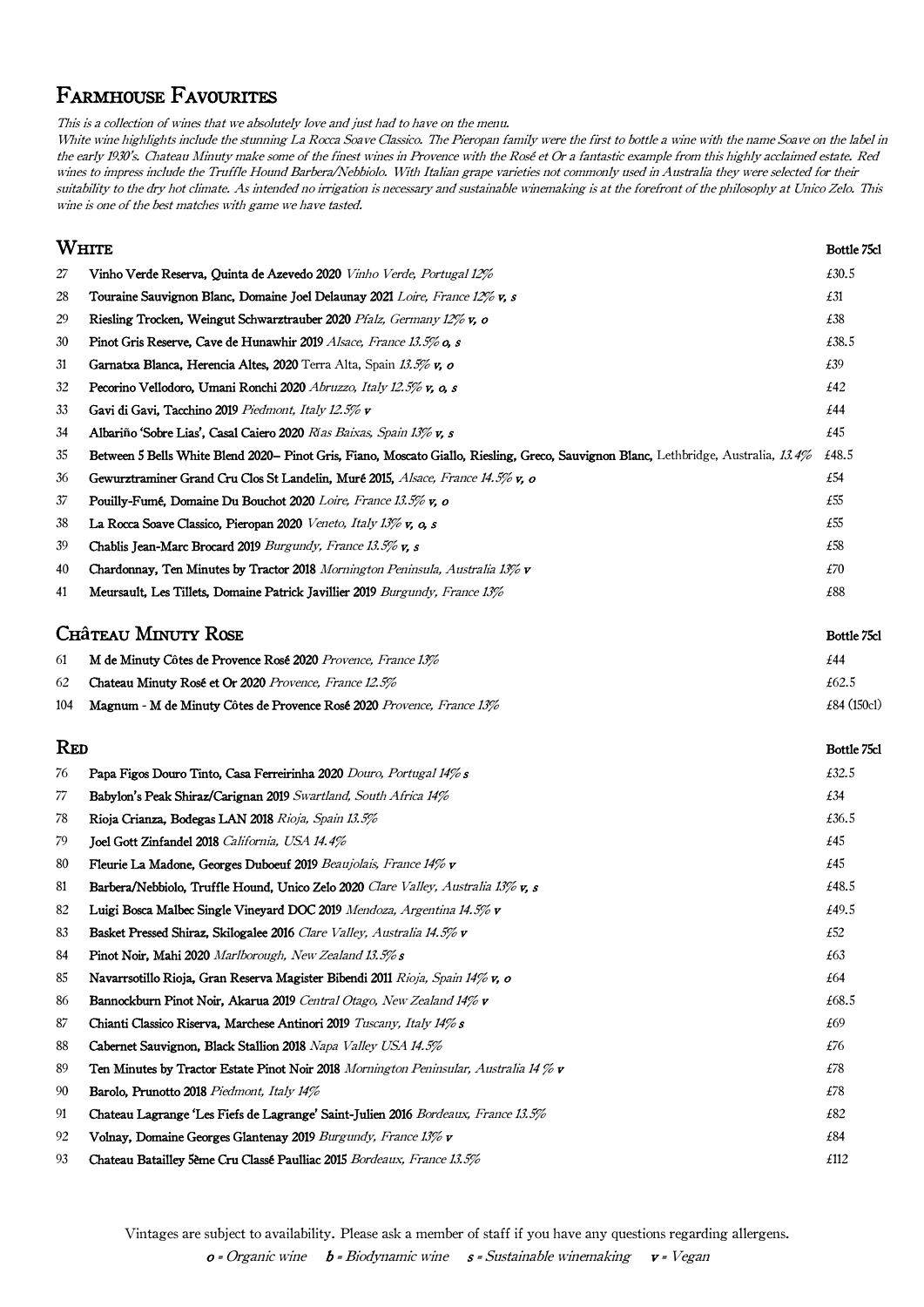### Farmhouse Reserve Wines

We have selected small parcels of some great and iconic wines from around the world. Many have good bottle age and are showing incredible concentration and character. Highlights include the stunning Chablis I<sup>n</sup> Cru Cote de Lechet from Julien Brocard. Using biodonamic viticulture and a modern approach he delivers wonderful generous Chablis with superb character. From Domaine Perrot-Minot we have a superb Nuits-Saint-Georges Premier Cru. The Masi Amarone has good bottle age but still showing excellent layers of devoloped fruit character, an incredible wine from one of Italy's iconic producers.

There is limited stock of these wines and we will look to change and keep the menu fresh when each parcel runs out.

|            | CHAMPAGNE<br>Bottle 75cl                                                                       |       |
|------------|------------------------------------------------------------------------------------------------|-------|
| 9          | Drappier Grand Sendrée 2010 Champagne, France 12% v, s                                         | £135  |
| 10         | <b>Bollinger R.D. 2007</b> Champagne, France 12%                                               | £205  |
| 11         | Nyetimber 1086 Prestige Cuvée Rosé 2010 West Sussex, UK 12% v                                  | £205  |
| 12         | Pol Roger Cuvée Winston Churchill 2012 Champagne, France 12.5%                                 | £265  |
|            | WHITE                                                                                          |       |
| 42         | Chablis 1er Cru Côte de Lechet, Julien Brocard 2019 Burgundy, France 14% v, b, s               | £76.5 |
| 43         | Chassagne-Montrachet 1er Cru Les Embrazées, Vincent & Sophie Morey 2014 Burgundy, France 13.5% | £90   |
| <b>RED</b> |                                                                                                |       |
| 94         | Ridge Vineyards 'Geyserville' 2019 Santa Cruz, USA 14.5% s                                     | £82   |
| 95         | Chateau Kirwan 3ème Cru Classé Margaux 2014 Bordeaux, France 13.5%                             | £108  |
| 96         | Gevrey-Chambertin, Claude Dugat 2017 Burgundy, France 12%                                      | £115  |
| 97         | Guado al Tasso Bolgheri Superiore, Antinori 2014 Tuscany, Italy 14.5% s                        | £155  |
| 98         | Amarone della Valpolicella Classico, Masi 1990 Veneto Italy 15.5% v, s                         | £266  |
| 99         | Vega Sicilia Unico 2011 Ribera del Deuro, Spain 14%                                            | £400  |

|    | $C$ ORAVIN $-$ Premium wines by the glass                                                                                                                                                                                  |                   |
|----|----------------------------------------------------------------------------------------------------------------------------------------------------------------------------------------------------------------------------|-------------------|
|    | The Coravin system uses a needle to extract wine from the bottle through the cork without removing it. Keeping the remaining<br>wine perfectly preserved. We have a selection of wines that match perfectly with our menu. | 125 <sub>ml</sub> |
| 38 | La Rocca Soave Classico, Pieropan 2018 Veneto, Italy 13% v, o, s<br>Try with the scallops or the Farmhouse chicken Kiev                                                                                                    | £11.5             |
| 42 | Chablis 1er Cru Côte de Lechet, Julien Brocard 2019 Burgundy, France 14% v, b, o<br>Superb match for the oysters or the roasted hake                                                                                       | £15               |
| 62 | Rose et Or Chateau Minuty 2020 Provence, France 12.5%<br>Wonderful as an aperitif or with the 'Staithe Smokehouse' salmon tartare                                                                                          | £12               |
| 85 | Navarrsotillo Rioja, Gran Reserva Magister Bibendi 2011 Rioja, Spain 14% v, o<br>Ideal match for the 40 day dry-aged ribeye steak                                                                                          | £11               |
| 89 | <b>Ten Minutes by Tractor Estate Pinot Noir 2018</b> Mornington Peninsular, Australia 14% v<br>Fantastic with the wild garlic & truffle arancini or the Creedy Carver duck breast                                          | £14.5             |
| 97 | Guado al Tasso Bolgheri Superiore, Antinori 2014 Tuscany, Italy 14.5% s<br>Perfect to go with our Aubrey Allen Cote de Boeuf or the Woodview Farm Sunday roast beef                                                        | £26.5             |